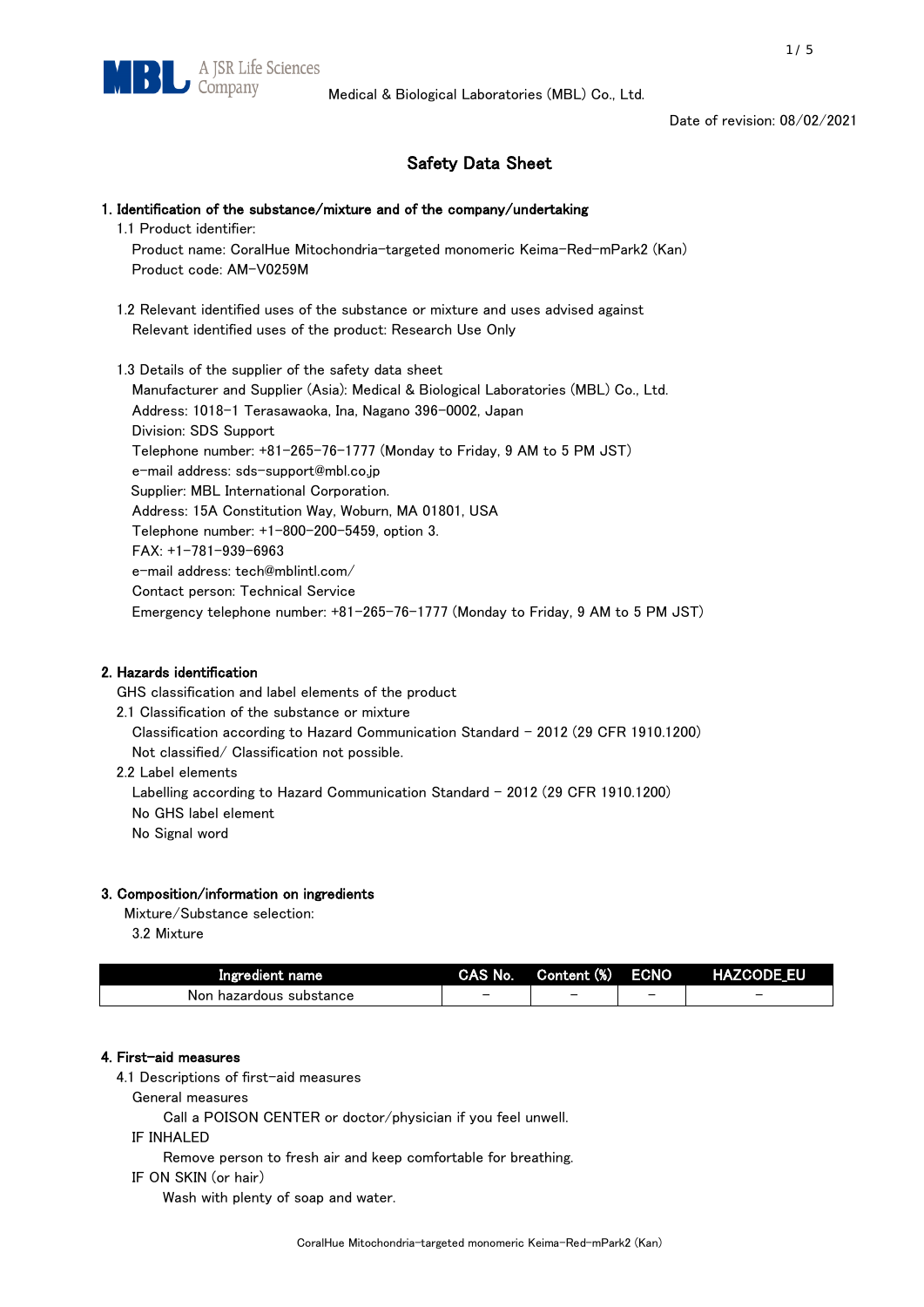If skin irritation occurs: Get medical advice/attention.

## IF IN EYES

- Rinse cautiously with water for several minutes. Remove contact lenses, if present and easy to do. Continue rinsing.
- If eye irritation persists: Get medical advice/attention.

IF SWALLOWED

Rinse mouth.

4.2 Most important symptoms and effects, both acute and delayed

Specific information on symptom and effect are unknown.

 4.3 Indication of any immediate medical attention and special treatment needed Specific treatment (see ... on this label)( ... reference to supplemental first aid instruction)(may include a cleansing agent specified by the manufacturer/supplier or the competent authority).

#### 5. Fire-fighting measures

- 5.1 Extinguishing media
	- Suitable extinguishing media

Use appropriate extinguishing media suitable for surrounding facilities.

Unsuitable extinguishing media

Unsuitable extinguishing media data is not available.

5.2 Specific hazards arising from the substance or mixture

Specific hazards arising from the substance or mixture is not available.

#### 5.3 Advice for firefighters

Specific fire-fighting measures

Evacuate non-essential personnel to safe area.

## 6. Accidental release measures

6.1 Personnel precautions, protective equipment and emergency procedures

- Wear proper protective equipment.
- 6.2 Environmental precautions

Prevent spills from entering sewers, watercourses or low areas.

6.3 Methods and materials for containment and cleaning up

 Absorb spill with inert material (dry sand, earth, et al), then place in a chemical waste container.

## 7. Handling and storage

7.1 Precautions for safe handling

Preventive measures

(Safety treatments)

Avoid contact with skin.

Avoid contact with eyes.

Safety measures data is not available.

Any incompatibilities data is not available.

Advice on general occupational hygiene

Do not get in eyes, on skin, or on clothing.

Do not eat, drink or smoke when using this product.

Wash hands thoroughly after handling.

## 7.2 Storage

Conditions for safe storage

Keep container tightly closed.

Keep cool. Protect from sunlight.

Container and packaging materials for safe handling data is not available.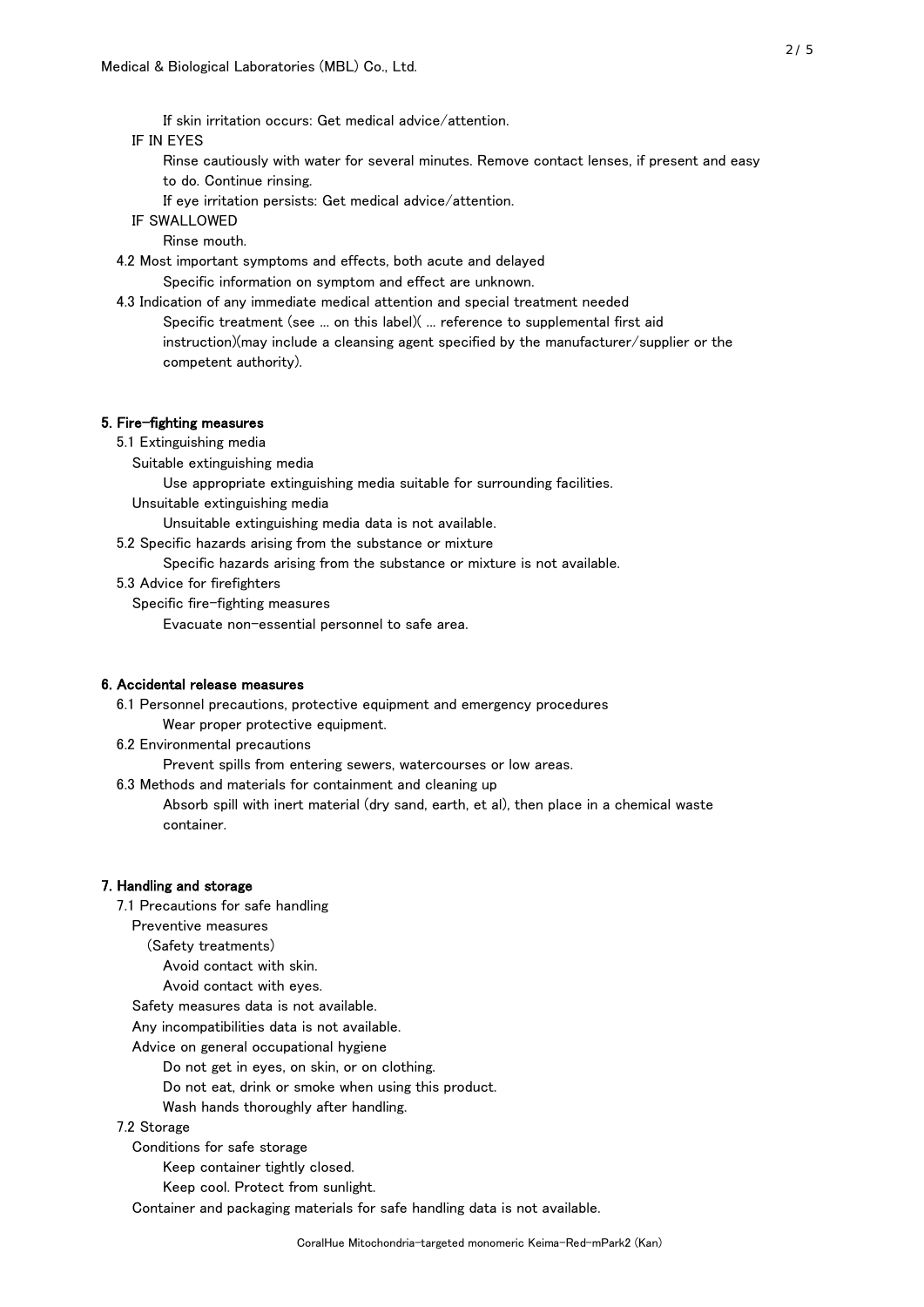7.3 Specific end use(s) Research use only.

## 8. Exposure controls/personal protection

 8.1 Control parameters Adopted value Adopted value in ACGIH is not available. 8.2 Exposure controls Appropriate engineering controls Do not use in areas without adequate ventilation. Washing facilities should be available. Individual protection measures Hand protection Wear protective gloves. Eye protection Wear eye/face protection. Skin and body protection Wear protective clothing.

## 9. Physical and Chemical Properties

 9.1 Information on basic physical and chemical properties Physical state: Powder or Granules. Color: data is not available. Odor data is not available. Melting point/Freezing point data is not available. Boiling point or initial boiling point data is not available. Flammability (gases, liquids and solids) data is not available. Lower and upper explosion limit/flammability limit data is not available. Flash point data is not available. Auto-ignition temperature data is not available. Decomposition temperature data is not available. pH data is not available. Kinematic viscosity data is not available. Solubility: Solubility in water data is not available. Solubility in solvent data is not available. n-Octanol/water partition coefficient data is not available. Vapor pressure data is not available. Density and/or relative density data is not available. No Particle characteristics data is not available.

## 10. Stability and Reactivity

#### 10.1 Reactivity

Reactivity data is not available.

10.2 Chemical stability

Stable under normal storage/handling conditions.

10.3 Possibility of hazardous reactions

Possibility of hazardous reactions data is not available.

10.4 Conditions to avoid

Conditions to avoid data is not available.

10.5 Incompatible materials

Incompatible materials data is not available.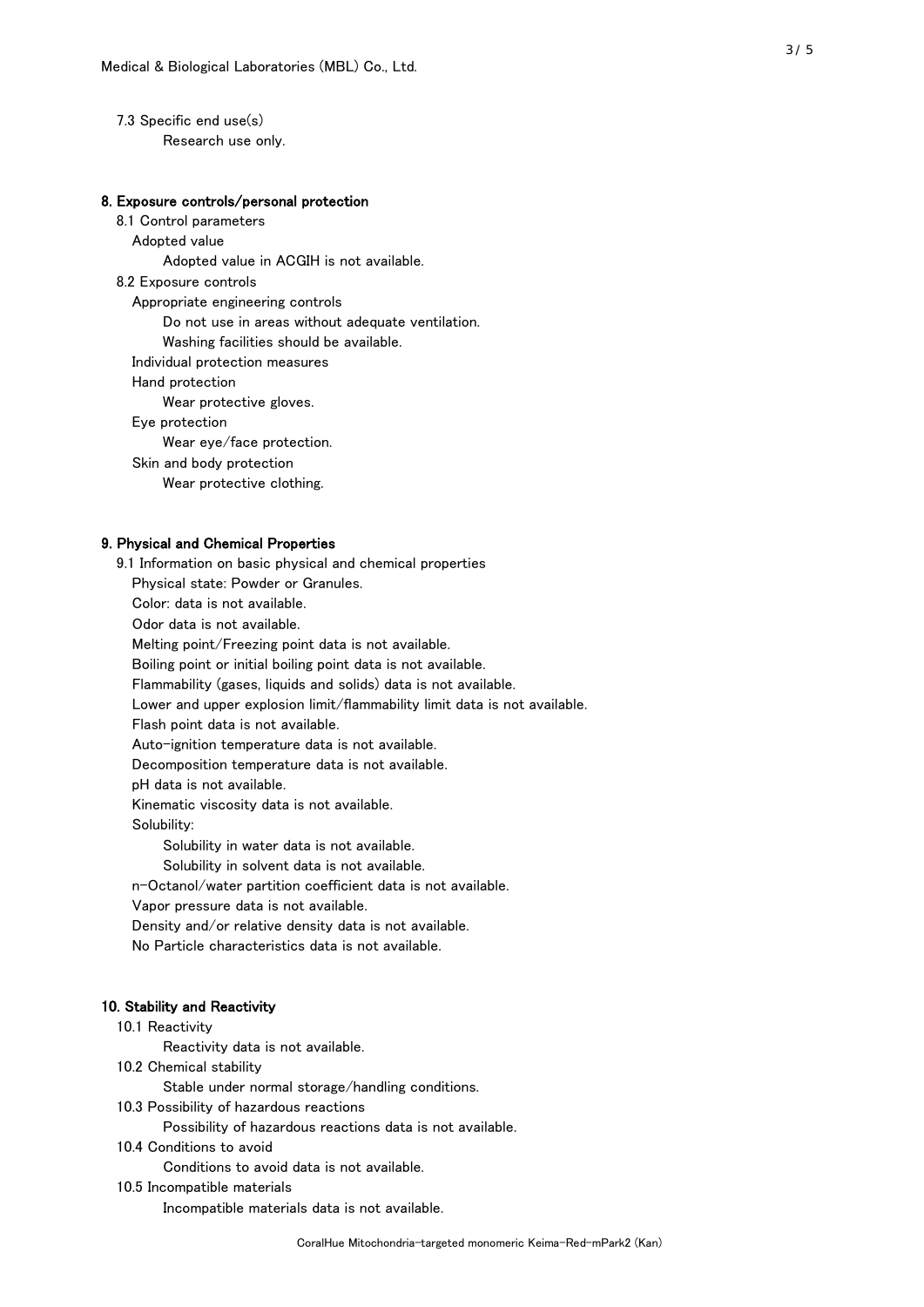10.6 Hazardous decomposition products Hazardous decomposition products data is not available.

## 11. Toxicological Information

 11.1 Information on toxicological effects Acute toxicity data is not available. Irritant properties Skin corrosion/irritation data is not available. Serious eye damage/irritation data is not available. Allergenic and sensitizing effects data is not available. Mutagenic effects data is not available.

Carcinogenic effects data is not available.

Teratogenic effects data is not available.

Reproductive toxicity data is not available.

STOT

STOT-single exposure data is not available.

STOT-repeated exposure data is not available.

Aspiration hazard data is not available.

## 12. Ecological Information

12.1 Ecotoxicity

Ecotoxicity data is not available.

12.2 Persistence and degradability

Persistence and degradability data is not available.

12.3 Bioaccumulative potential

Bioaccumulative potential data is not available.

12.4 Mobility in soil

Mobility in soil data is not available.

12.7 Other adverse effects

Ozone depleting chemical data is not available.

#### 13. Disposal considerations

Description of waste residues and information on their safe handling and methods of disposal,

including the disposal of any contaminated packaging

13.1 Waste treatment methods

Dispose of contents/container in accordance with local/national regulation.

Contaminated packing

Dispose of container after using the contents completely.

#### 14. Transport Information

UN No., UN CLASS

14.1 UN No. or ID No.: Not applicable

- 14.2 UN Proper Shipping Name: Not applicable
- 14.3 Class or division (Transport hazard class) : Not applicable

14.4 Packing group: Not applicable

Not applicable to IMDG Code

Not applicable to IATA Dangerous Goods Regulations

14.5 Environmental hazards

MARPOL Annex III - Prevention of pollution by harmful substances

Marine pollutants (yes/no) : no

14.6 Special precautions for user